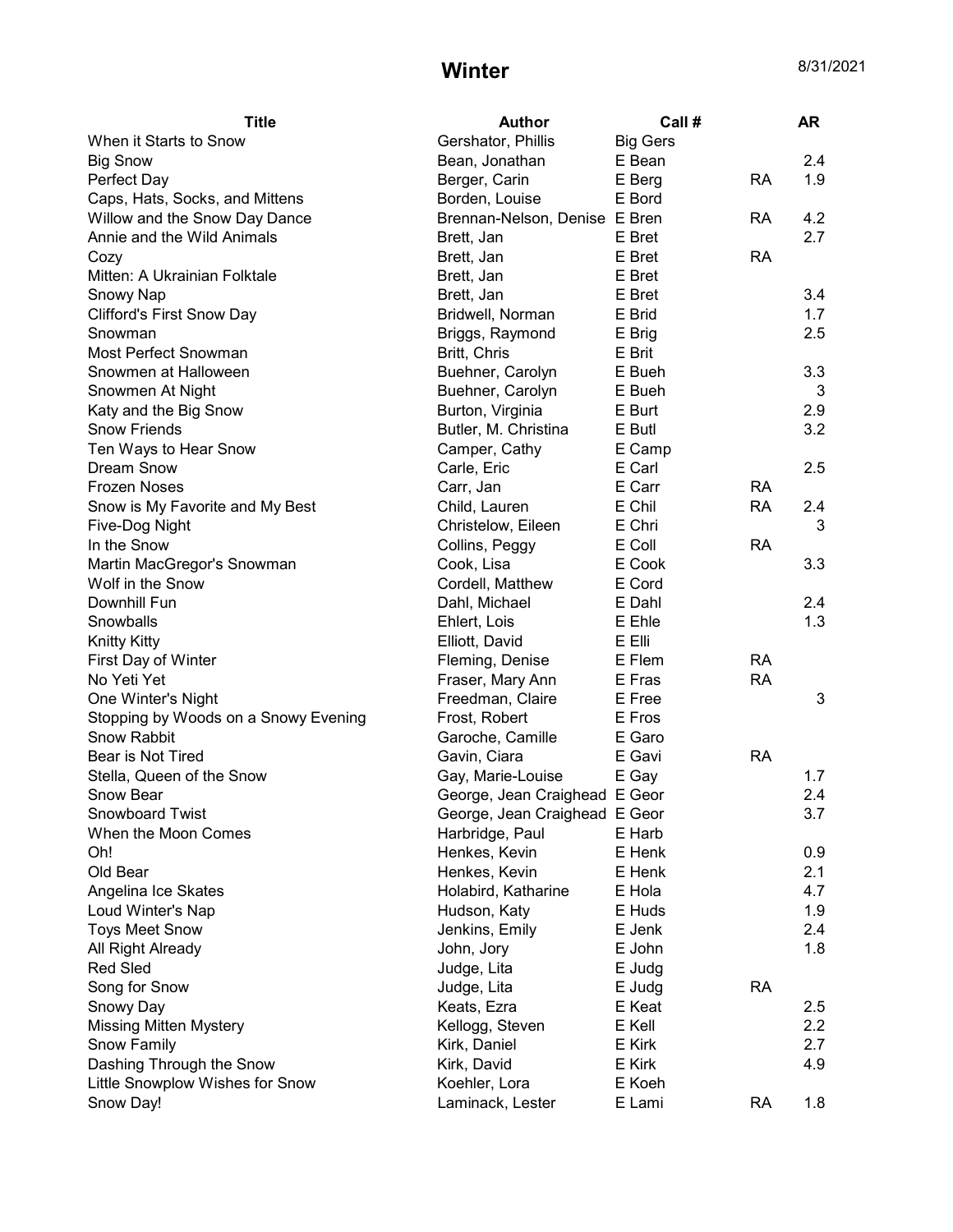## **Winter** 8/31/2021

| Snowbaby Could Not Sleep                                      | LaReau, Kara          | E Lare                |           | 1.9 |
|---------------------------------------------------------------|-----------------------|-----------------------|-----------|-----|
| <b>Froggy Gets Dressed</b>                                    | London, Jonathan      | E Lond                | <b>RA</b> | 1.8 |
| Snowflakes Fall                                               | MacLachlan, Patricia  | E Macl                | <b>RA</b> | 3.4 |
| Snowflake Bentley                                             | Martin, Jacqueline    | E Mart                |           | 4.4 |
| Snowflake Bentley                                             | Martin, Jacqueline    | E Mart                |           | 4.4 |
| Bear Hug                                                      | McEwen, Katharine     | E Mcew                |           | 3.5 |
| <b>Bunny Wishes</b>                                           | Morgan, Michaela      | E Morg                |           | 3   |
| If Picasso Painted a Snowman                                  | Newbold, Amy          | E Newb                |           |     |
| Snow Globe Family                                             | O'Connor, Jane        | E Ocon                |           | 2.7 |
| Straight to the Pole                                          | O'Malley, Kevin       | E Omal                | <b>RA</b> | 0.9 |
| Vampirina in the Snow                                         | Pace, Anne Marie      | E Pace                | <b>RA</b> |     |
| Bears in the Snow                                             | Parenteau, Shirley    | E Pare                |           |     |
| Snip, SnipSnow                                                | Poydar, Nancy         | E Poyd                |           | 2.3 |
| Curious George in the Snow                                    | Rey, H. A.            | E Rey                 |           | 3   |
| <b>Curious George: Windy Delivery</b>                         | Rey, H. A.            | E Rey                 |           |     |
| <b>Blizzard</b>                                               | Rocco, John           | E Rocc                | <b>RA</b> | 3   |
| I Want Snow                                                   | Ross, Tony            | E Ross                |           |     |
| Little Penguins                                               | Rylant, Cynthia       | E Ryla                | <b>RA</b> |     |
| Snow                                                          | Rylant, Cynthia       | E Ryla                |           | 3   |
| Snow Day                                                      | Sakai, Komako         | E Saka                |           | 1.5 |
| Bear and Wolf                                                 | Salmieri, Daniel      | E Salm                |           |     |
| Skippyjon Jones: Snow What                                    | Schachner, Judy       | E Scha                |           | 3.7 |
| Snow Pumpkin                                                  | Schaefer, Carole      | E Scha                |           | 2.7 |
| Snow                                                          | Shulevitz, Uri        | E Shul                |           | 1.6 |
| Mice Skating                                                  | Silvestro, Annie      | E Silv                |           |     |
| Thanks to the Animals                                         | Sockabasin, Allen     | E Sock                |           | 3.1 |
| Ladybug Girl and the Big Snow                                 | Soman, David          | E Soma                |           | 3.8 |
| Callie Cat, Ice Skater                                        | Spinelli, Eileen      | E Spin                | <b>RA</b> | 2.8 |
| Now It is Winter                                              |                       | E Spin                |           |     |
| Little Owl's Snow                                             | Spinelli, Eileen      | E Srin                |           | 2.1 |
| Hat for Minerva Louise                                        | Srinivasan, Divya     | E Stoe                |           | 1   |
|                                                               | Stoeke, Janet         |                       |           |     |
| Snowbear                                                      | Taylor, Sean          | E Tayl                |           |     |
| Hello, Snow!                                                  | Vestergaard, Hope     | E Vest                | <b>RA</b> | 1   |
| Winter Days in the Big Woods                                  | Wilder, Laura Ingalls | E Wild                |           | 4   |
| Winter on the Farm                                            | Wilder, Laura Ingalls | E Wild                |           | 3.9 |
| Dormouse Dreams                                               | Wilson, Karma         | E Wils                |           | 3.5 |
| Sleep, Black Bear, Sleep                                      | Yolen, Jane           | E Yole                |           | 3.  |
| Return of the Light                                           | Edwards, Carolyn      | J 394.261             |           |     |
| Solstice badger                                               | McFadden, Robin       | J 394.261             |           |     |
| Shortest Day: Celebrating the Winter Solstice                 | Pfeffer, Wendy        | J 394.261             |           | 5.1 |
| How to Celebrate Winter Solstice                              | Villegas, Teresa      | J 394.261             |           |     |
| <b>Three Snow Bears</b>                                       | Brett, Jan            | J 398.2               |           | 3.1 |
| There Was an Old Lady Who Swallowed Some Sn Colandro, Lucille |                       | J 398.2               |           | 2.5 |
| Tale of Jack Frost                                            | Melling, David        | J 398.2               |           | 3.5 |
| <b>Rabbit's Snow Dance</b>                                    | Bruchac, James        | J 398.2089            | <b>RA</b> | 2.7 |
| Ice Storms                                                    | Black, Vanessa        | J 551.556             |           | 2.9 |
| <b>Winter Trees</b>                                           | Gerber, Carole        | J 582.16              |           | 3.7 |
| <b>Bugs and Bugsicles</b>                                     | Hansen, Amy           | J 595.714             |           | 4.2 |
| <b>Redwall Winter's Tale</b>                                  | Jacques, Brian        | J Fantasy Jacq        |           | 4.9 |
| Winter of the Ice Wizard                                      | Osborne, Mary Pope    | J Fantasy Osbo Merl 4 |           | 3.8 |
| Gracie LaRoo in the Snow                                      | Qualey, Marsha        | J Fantasy Qual Grac 6 |           | 3   |
| Samantha's Winter Party                                       | Tripp, Valerie        | J History Amer Sama   |           | 4.2 |